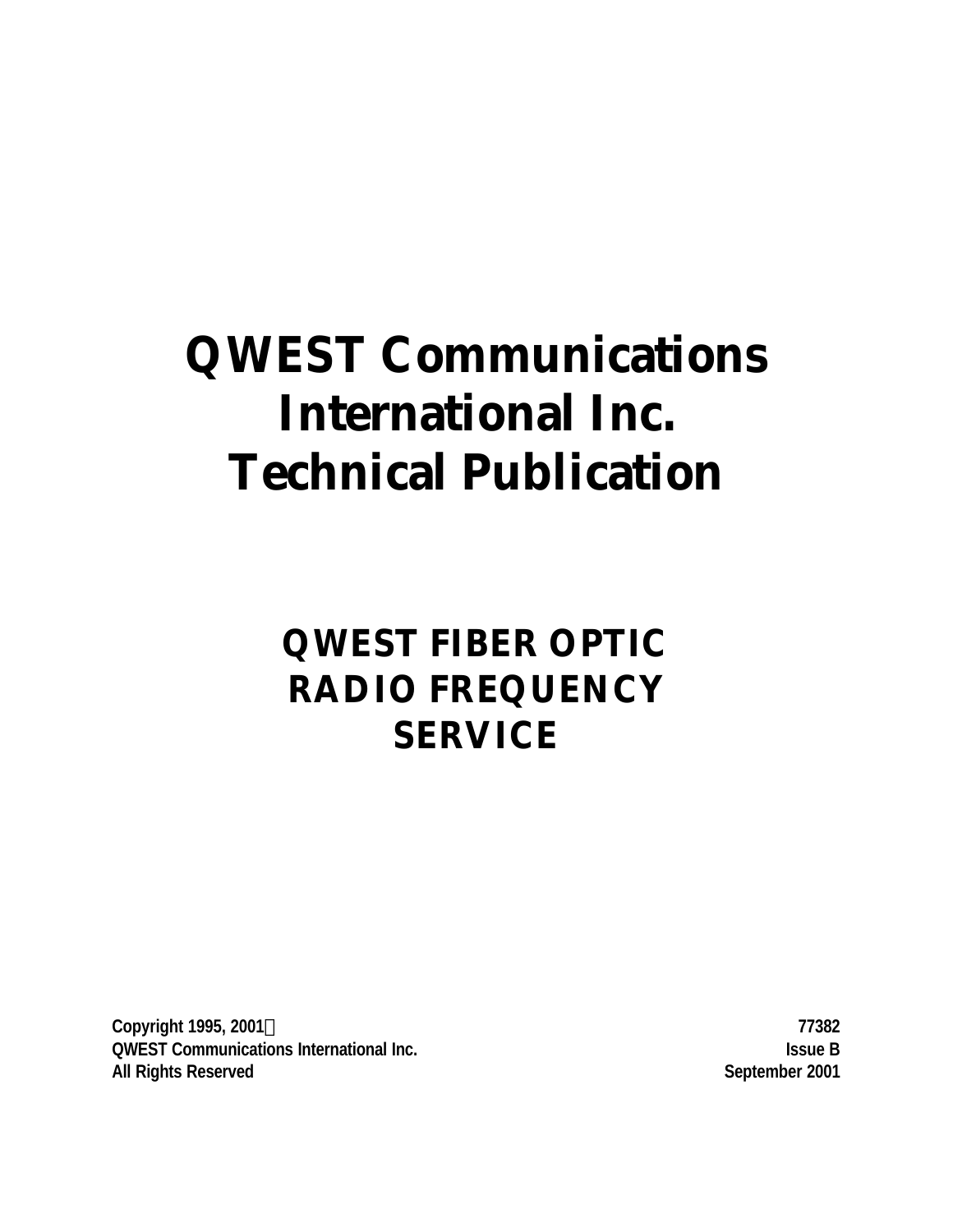# NOTICE

This document describes QWEST Fiber Optic Radio Frequency (RF) Service offered by QWEST to its customers for Interstate Access Service. It covers distinguishing service features, technical specifications and defines valid interfaces.

QWEST Communications International Inc. reserves the right to revise this document for any reason, including but not limited to, conformity with standards promulgated by various governmental or regulatory agencies; utilization of advances in the state of the technical arts; or to reflect changes in the design of equipment, techniques, or procedures described or referred to herein.

Liability to anyone arising out of use or reliance upon any information set forth herein is expressly disclaimed, and no representation or warranties, expressed or implied, are made with respect to the accuracy or utility of any information set forth herein.

This document is not to be construed as a suggestion to any manufacturer to modify or change any of its products, nor does this publication represent any commitment by QWEST Communications, Inc. to purchase any specific products. Further, conformance to this publication does not constitute a guarantee of a given supplier's equipment and/or its associated documentation.

Ordering information for QWEST Technical Publications can be obtained from the Reference Section of this document.

If further information is required, please contact:

QWEST Communications International Inc. Manager – New Services Planning 700 W. Mineral Ave. MN-F15.15 Littleton, CO 80120 (303) 707-7107 (303) 707-9497 Fax # E-mail: jhsmit2@qwest.com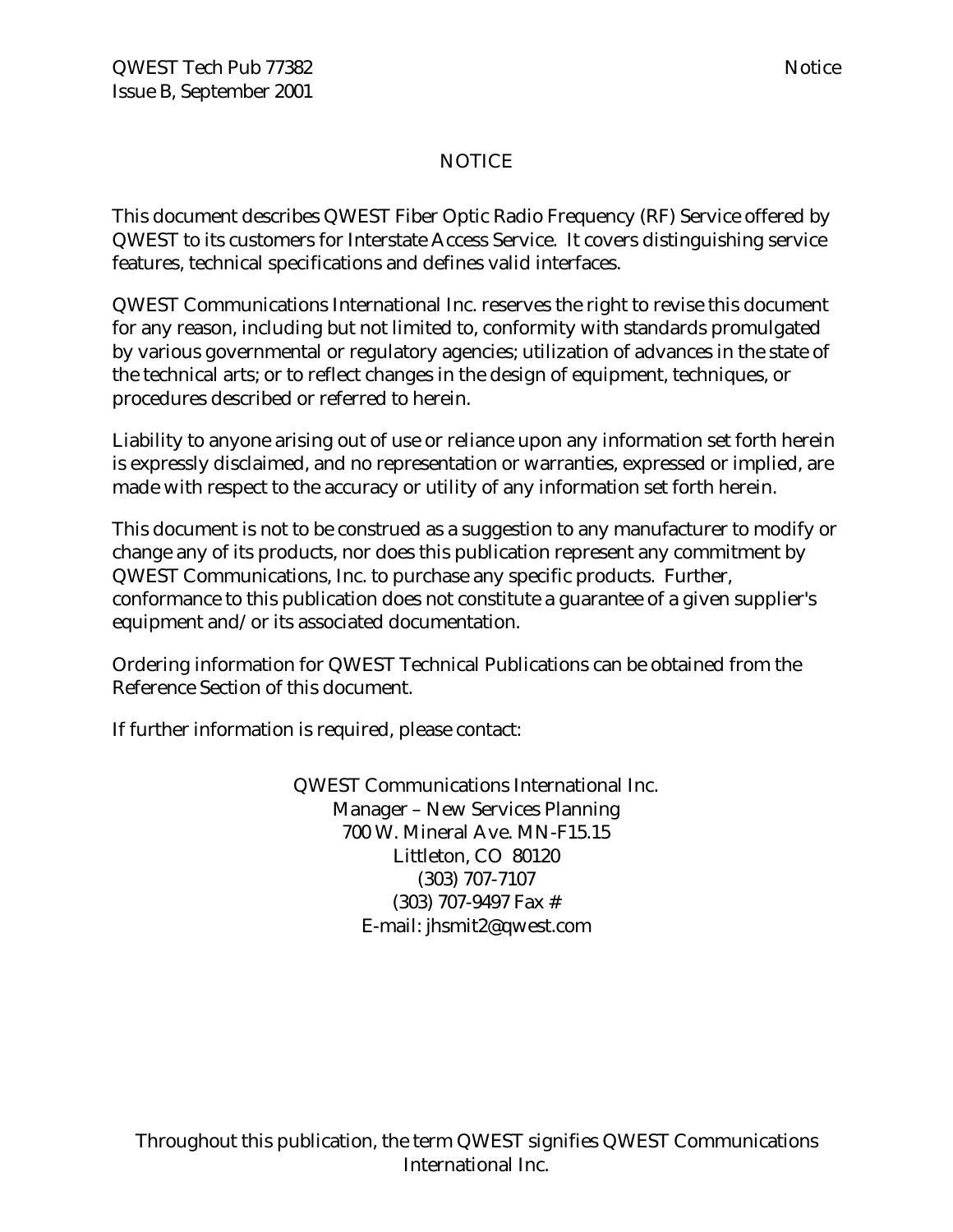# COMMENTS on PUB 77382 PLEASE TEAR OUT AND SEND YOUR COMMENTS/SUGGESTIONS TO:

QWEST Corporation Manager – New Services Planning 700 W. Mineral Ave. MN-F15.15 Littleton, CO 80120 (303) 707-7107 (303) 707-9497 Fax # E-mail: jhsmit2@qwest.com

Information from you helps us to improve our Publications. Please take a few moments to answer the following questions and return to the above address.

| Was this Publication valuable to you in understanding<br>The technical parameters of our service? | YES NO |
|---------------------------------------------------------------------------------------------------|--------|
| Was the information accurate and up-to-date?                                                      | YES NO |
| Was the information easily understood?                                                            | YES NO |
| Were the contents logically sequenced?                                                            | YES NO |
| Were the tables and figures understandable and helpful                                            |        |
| Were the pages legible?                                                                           | YES NO |

If you answered NO to any of the questions and/or if you have any other comments or suggestions, please explain:

\_\_\_\_\_\_\_\_\_\_\_\_\_\_\_\_\_\_\_\_\_\_\_\_\_\_\_\_\_\_\_\_\_\_\_\_\_\_\_\_\_\_\_\_\_\_\_\_\_\_\_\_\_\_\_\_\_\_\_\_\_\_\_\_\_\_\_\_\_\_\_\_\_\_

| (Attach additional sheet, if necessary) |
|-----------------------------------------|
|                                         |
|                                         |
|                                         |
|                                         |
|                                         |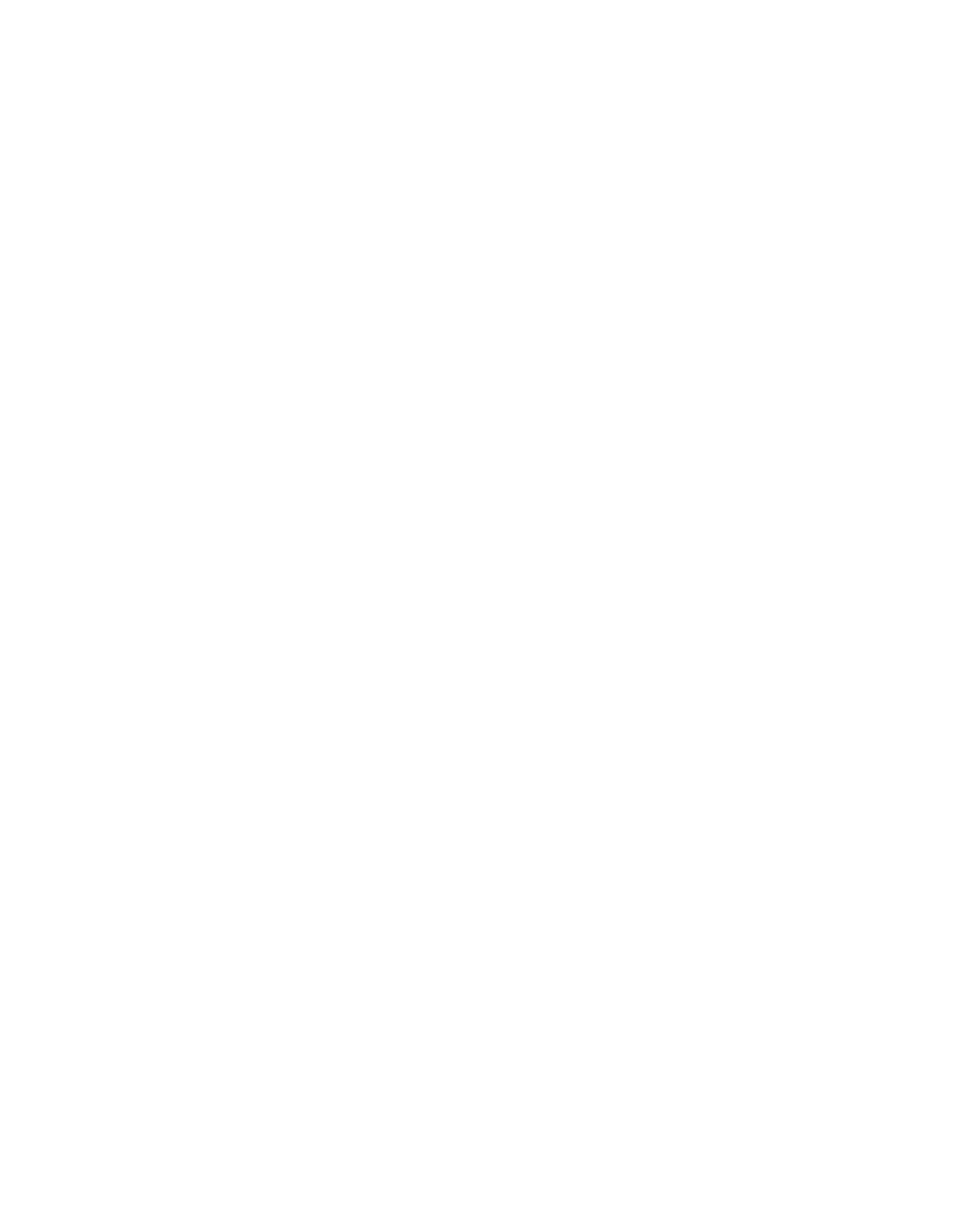# **CONTENTS**

|    |     | <b>Chapter and Section</b><br>Page                              |
|----|-----|-----------------------------------------------------------------|
| 1. |     |                                                                 |
|    | 1.1 |                                                                 |
|    | 1.2 |                                                                 |
|    | 1.3 |                                                                 |
| 2. |     |                                                                 |
|    | 2.1 |                                                                 |
|    | 2.2 |                                                                 |
|    |     | Transmission Equipment and Facilities Configuration2-1<br>2.2.1 |
| 3. |     |                                                                 |
|    | 3.1 |                                                                 |
|    | 3.2 |                                                                 |
|    | 3.3 |                                                                 |
| 4. |     |                                                                 |
|    | 4.1 |                                                                 |
|    | 4.2 |                                                                 |
|    |     | 4.2.1                                                           |
|    |     | 4.2.2                                                           |
|    | 4.3 |                                                                 |
|    |     | 4.3.1                                                           |
|    |     | 4.3.2                                                           |
|    |     | 4.3.3                                                           |
|    | 4.4 |                                                                 |
| 5. |     |                                                                 |
|    | 5.1 |                                                                 |
|    | 5.2 | $.5 - 1$                                                        |
| 6. |     |                                                                 |
|    | 6.1 |                                                                 |
|    | 6.2 |                                                                 |
| 7. |     |                                                                 |
|    | 7.1 |                                                                 |
|    | 7.2 |                                                                 |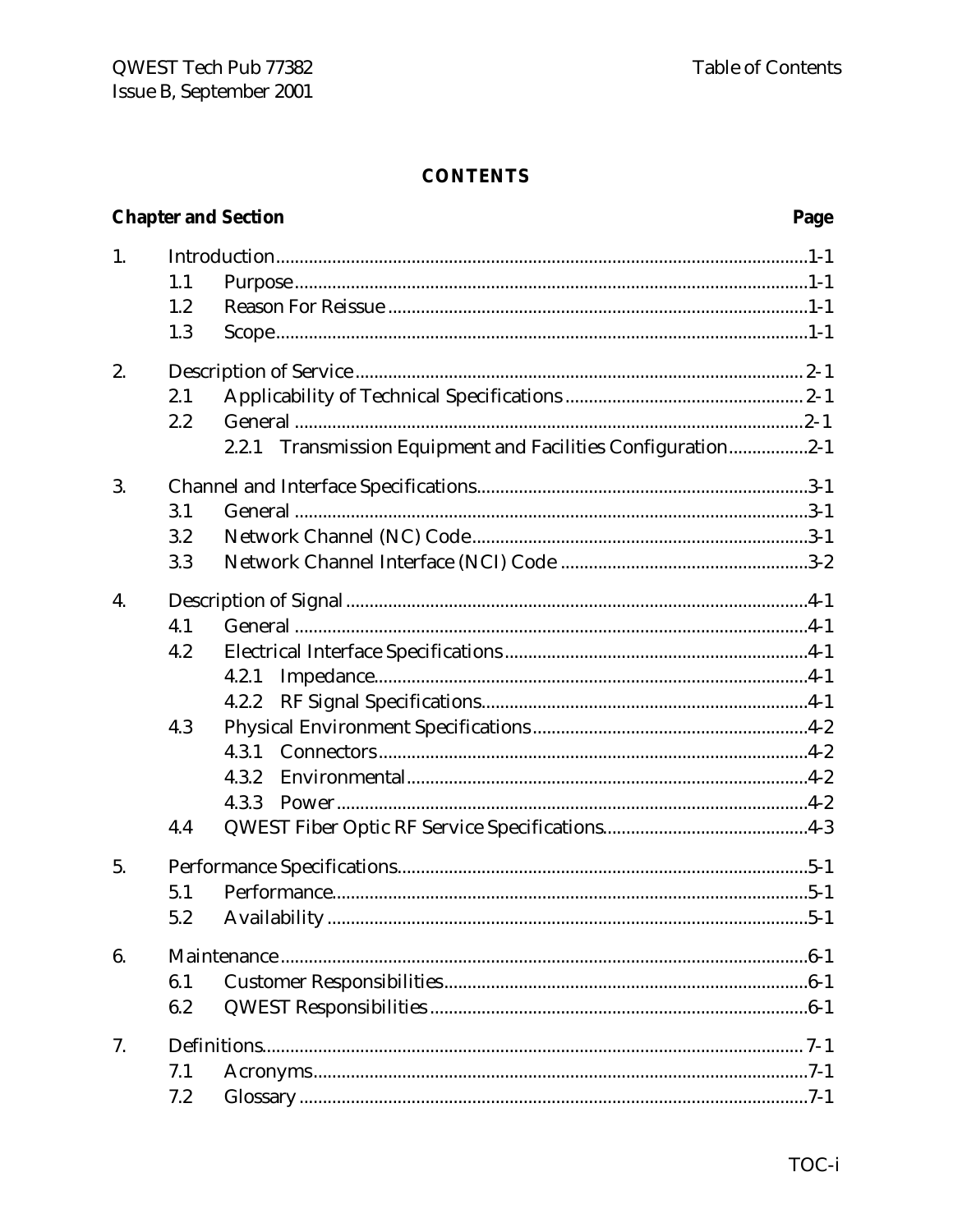# **CONTENTS** (Continued)

# **Chapter and Section Page**

# **Figures**

# **Tables**

| $3-1$   | QWEST Fiber Optic RF Service NC Code for Access Service3-1           |  |
|---------|----------------------------------------------------------------------|--|
| $3 - 2$ | <b>QWEST Fiber Optic RF Service NCI Code Combinations for Access</b> |  |
|         |                                                                      |  |
| $4-1$   |                                                                      |  |
| $4-2$   |                                                                      |  |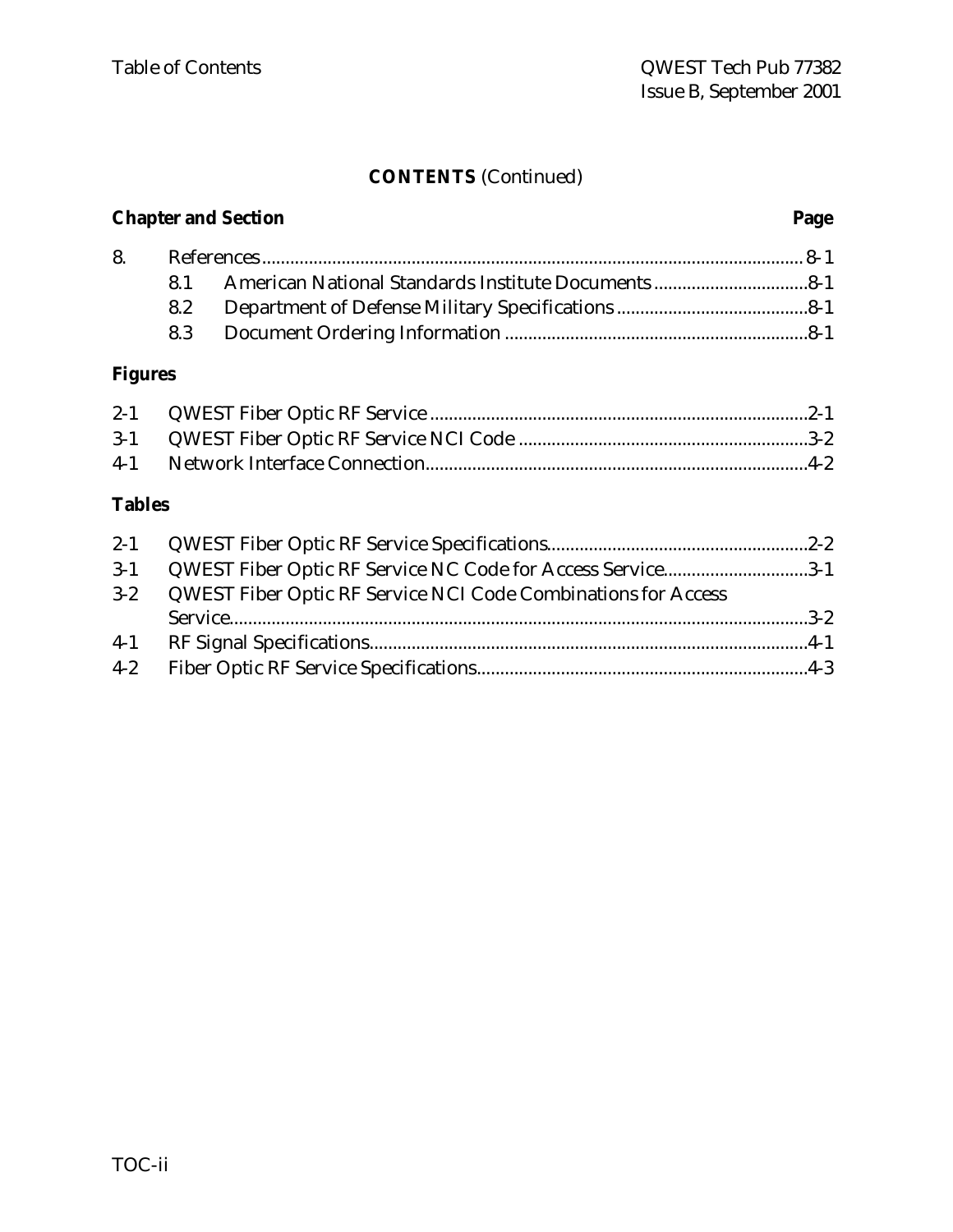#### **1. Introduction**

#### **1.1 Purpose**

This document describes QWEST Fiber Optic Radio Frequency (RF) Service offered by QWEST to its customers for Interstate Access Service. It covers distinguishing service features, technical specifications and defines valid interfaces.

#### **1.2 Reason for Reissue**

To show QWEST Communications International Inc. as the owner of this publication and the one to contact concerning the content.

#### **1.3 Scope**

The intent of this document is to describe QWEST Fiber Optic RF Service. Sufficient technical detail is furnished to describe the Network Interfaces and Network Channel option used to configure an end-to-end communications channel link. It is not the intent of this document to provide special ordering information, but to describe the technical features of this service offering.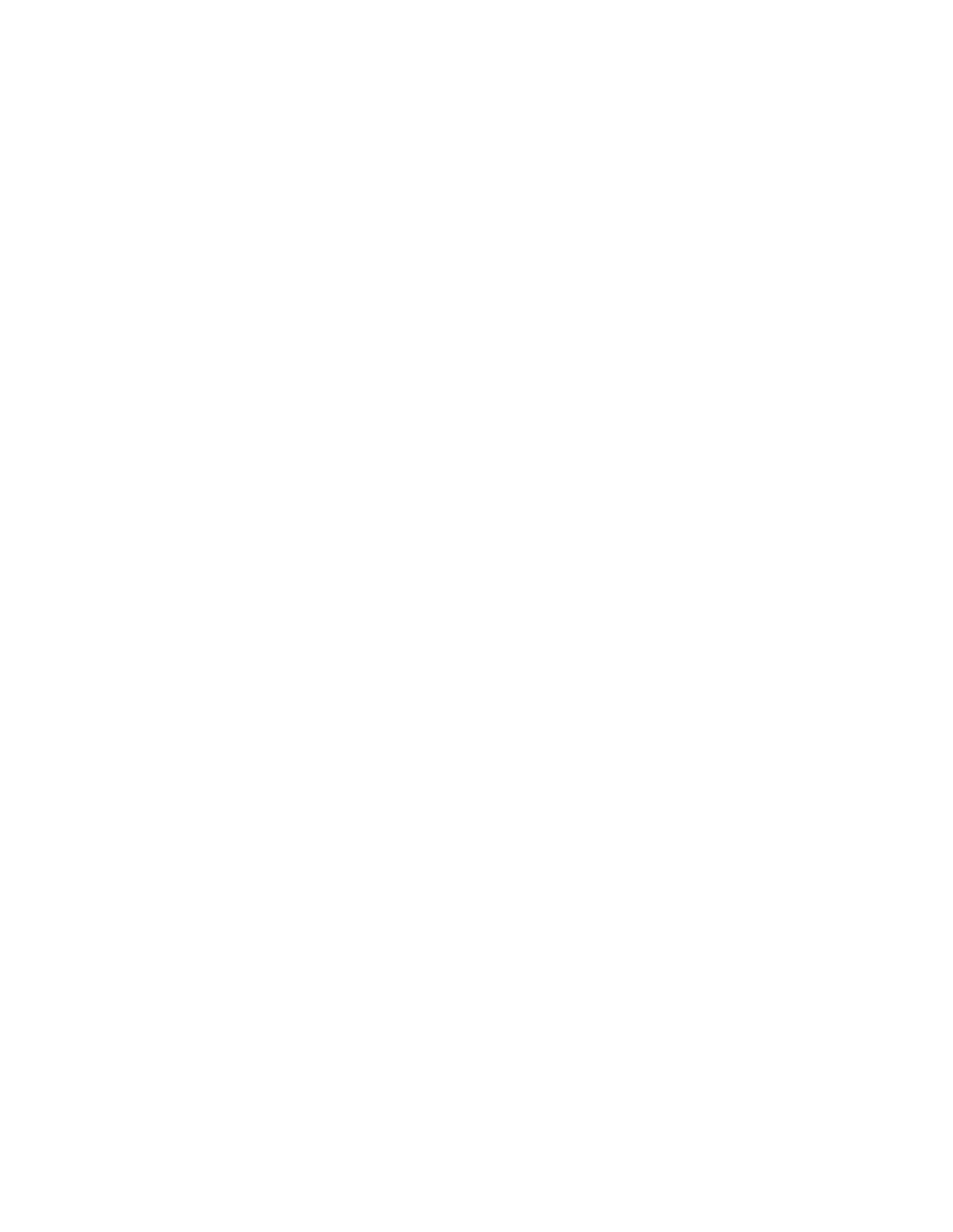#### **CONTENTS**

# **Chapter and Section Page** 2. Description of Service .................................................................................................2-1 2.1 Applicability of Technical Specifications ....................................................2-1 2.2 General ..............................................................................................................2-1 2.2.1 Transmission Equipment and Facilities Configuration.................2-1 **Figure**

| $2 - 1$ |  |  |
|---------|--|--|
|         |  |  |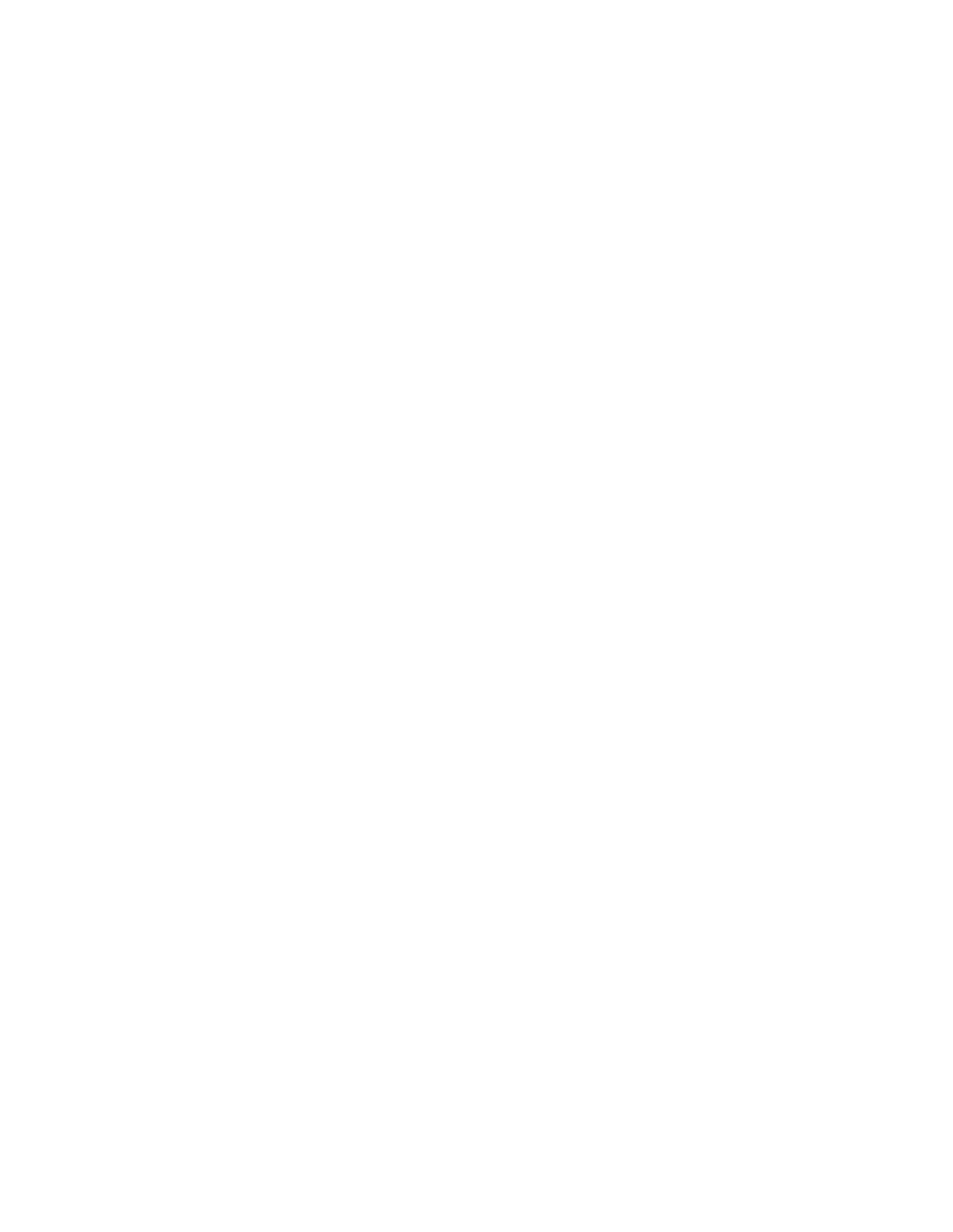# **2. Description of Service**

# **2.1 Applicability of Technical Specifications**

The technical specifications presented in this document are applicable to QWEST Fiber Optic Radio Frequency (RF) Service only for Interstate Access Service. It does not attempt to describe the transmission equipment used to provide this interface.

# **2.2 General**

QWEST Fiber Optic RF Service provides a fiber optic communications link for a selected passband of 50 MHz and 90 MHz allowing the customer to transmit a 70 MHz carrier frequency with a bandwidth of  $\pm 20$  MHz. This service is for a one-way pointto-point application between two customer locations.

# **2.2.1 Transmission Equipment and Facilities Configuration**

QWEST will provide an interface comprised of an electrical and physical channel connection as described in this publication. This Fiber Optic RF Service will typically be deployed as shown in Figure 2-1, where a point-to-point, one-way video system is portrayed.



**Figure 2-1** QWEST Fiber Optic RF Service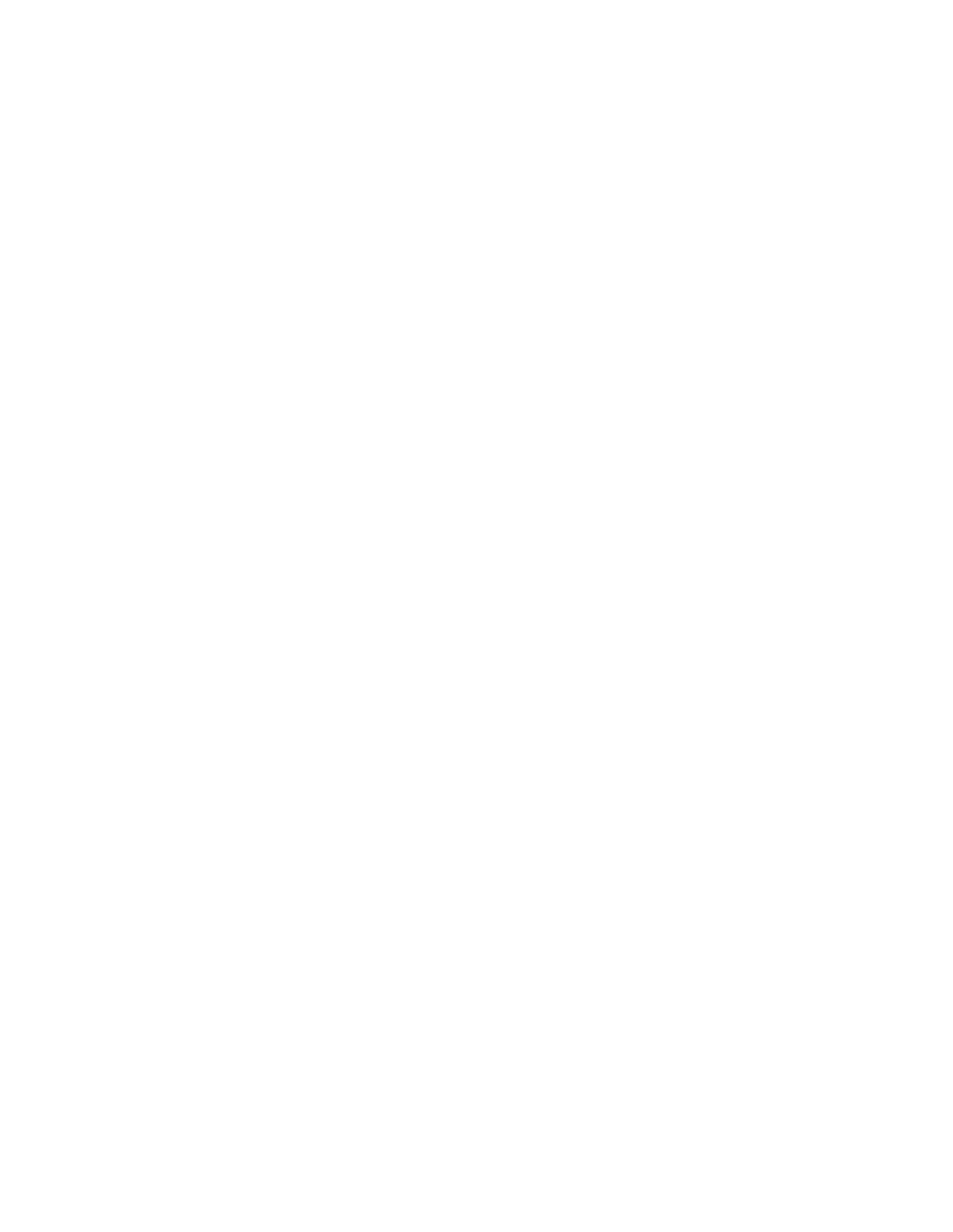# **CONTENTS**

|                |                  | <b>Chapter and Section</b>                                    | Page    |
|----------------|------------------|---------------------------------------------------------------|---------|
| 3.             |                  |                                                               |         |
|                | 3.1              |                                                               |         |
|                | $3.2\phantom{0}$ |                                                               |         |
|                | 3.3              |                                                               |         |
| <b>Figures</b> |                  |                                                               |         |
| $3-1$          |                  |                                                               |         |
| <b>Tables</b>  |                  |                                                               |         |
| $3 - 1$        |                  | QWEST Fiber Optic RF Service NC Code for Access Service3-1    |         |
| $3 - 2$        |                  | QWEST Fiber Optic RF Service NCI Code Combinations for Access | $3 - 2$ |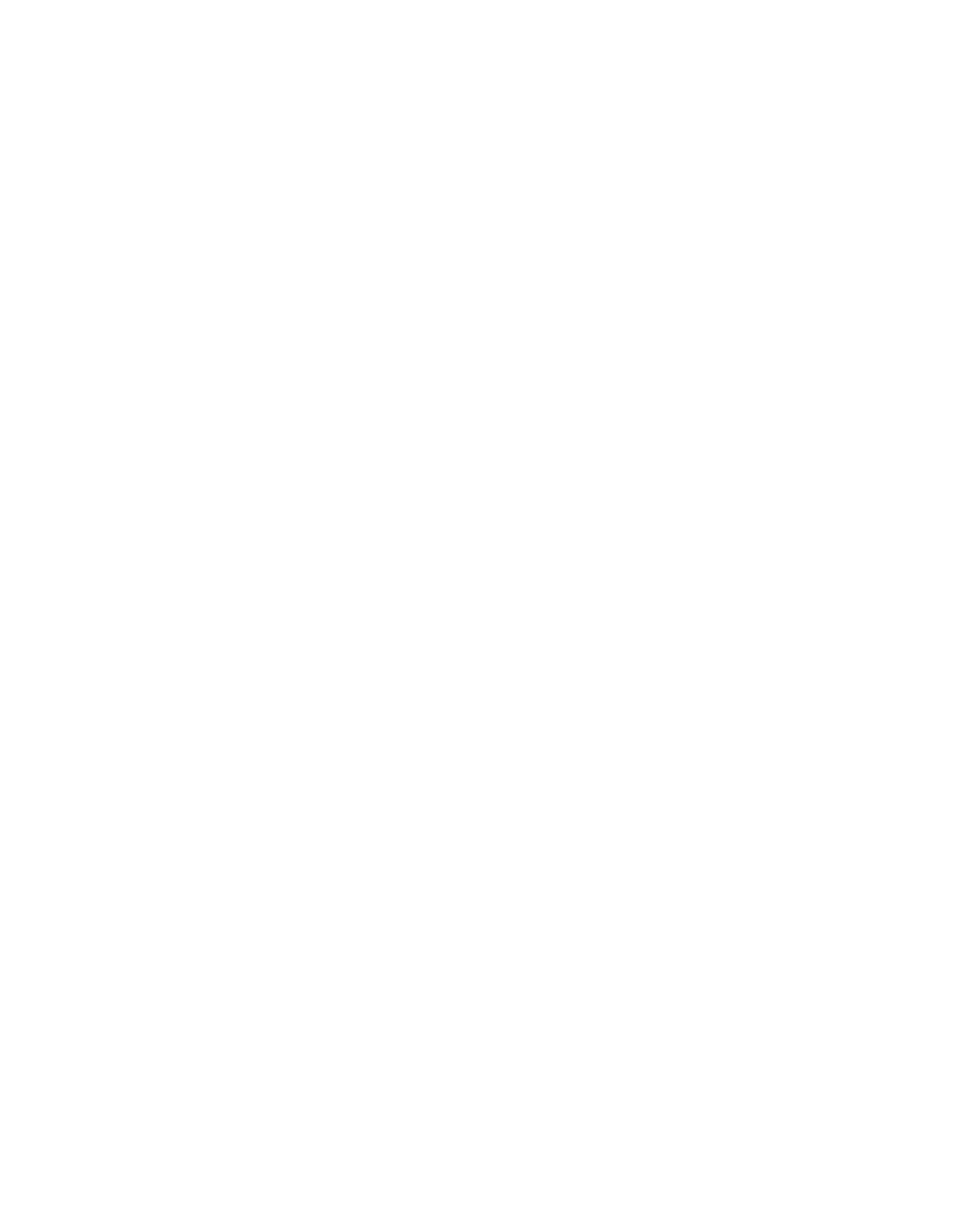# **3. Channel and Interface Specifications**

#### **3.1 General**

This chapter provides information about the Network Channel (NC) and the Network Channel Interface (NCI) used with QWEST Fiber Optic Radio Frequency (RF) Service. The description makes use of a typical configuration of Figure 2-1 which should help with the understanding of what must be ordered to obtain the to QWEST Fiber Optic RF Service.

# **3.2 Network Channel (NC) Codes**

The Fiber Optic RF Service is defined by the NC and NCI codes. The NC code defines the channel while the NCI code defines the interface at the ends of the channel. A brief explanation of the format of these codes is provided in the following sections. For a more detailed view of coding parameters, refer to the American National Standards Institute (ANSI) document T1.223-1991, "Telecommunications - Information Interchange - Structure and Representation of Network Channel (NC) and Network Channel Interface (NCI) Codes for the North American Telecommunications System."

The NC code consists of four character positions as shown in Table 3-1. The first two characters, LY (positions 1 and 2), of the NC code specify the type and quality of the channel, Dedicated Facility (with equipment). Character positions 3 and 4 represent the option codes available for a particular NC code. For Fiber Optic RF Service, we specify in position 3 the option character of R which is defined as Radio Frequency provided on Fiber Facilities. In position 4, we will use a hyphen (-), which means None, for the application of a point-to-point one-way channel. The complete NC code for this service is LYR-.

| NC Code (LYR-) |          |  |                                                                                                                                      |  |  |  |
|----------------|----------|--|--------------------------------------------------------------------------------------------------------------------------------------|--|--|--|
|                | Position |  | Description                                                                                                                          |  |  |  |
| 1 & 2          |          |  |                                                                                                                                      |  |  |  |
| ΙY             | R        |  | Dedicated Facility (with equipment)<br>Radio Frequency Service provided on Fiber Facilities<br>None (point-to-point one-way channel) |  |  |  |

|  | Table 3-1 QWEST Fiber Optic RF Service NC Code for Access Service |  |  |  |  |  |
|--|-------------------------------------------------------------------|--|--|--|--|--|
|  |                                                                   |  |  |  |  |  |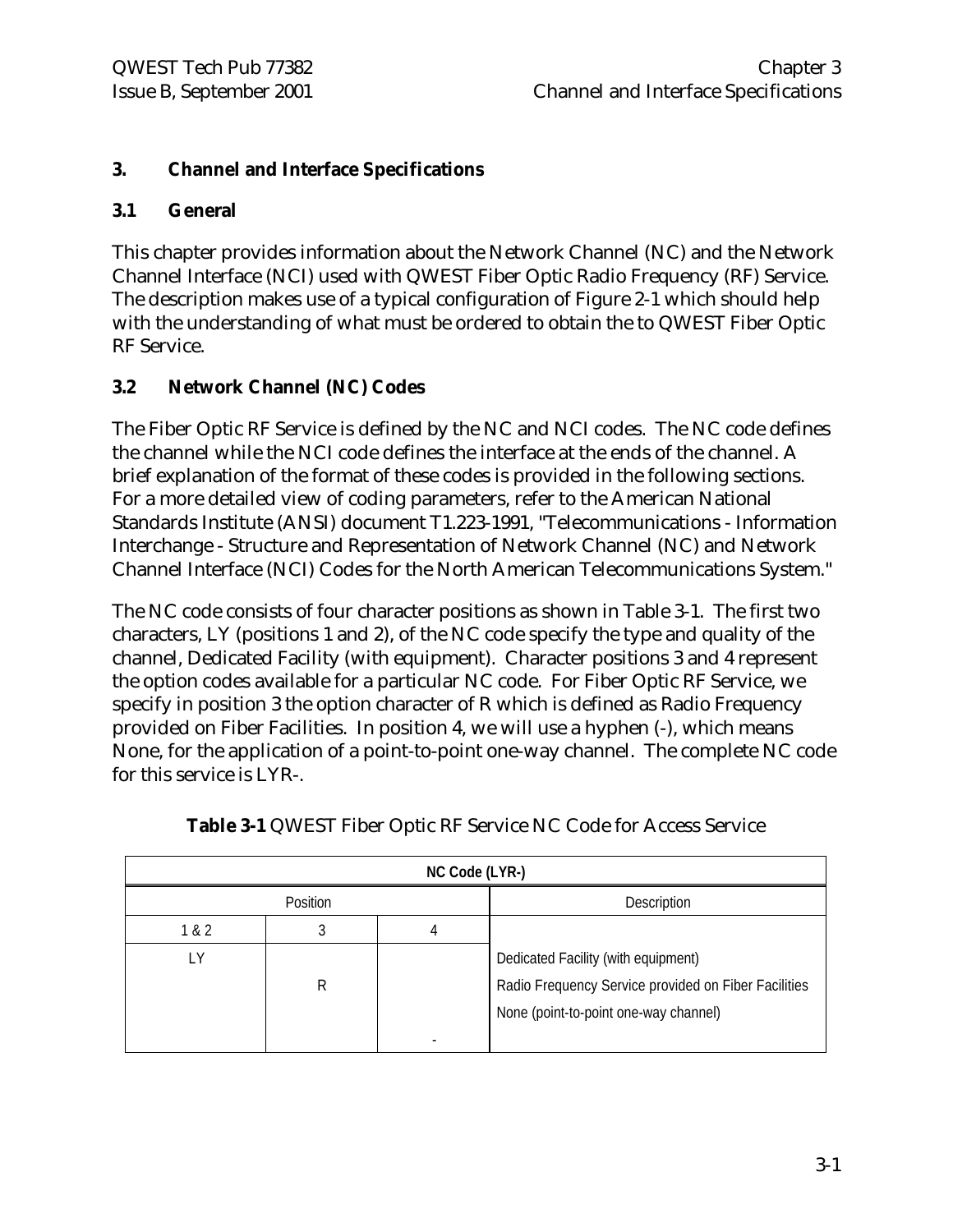#### **3.3 Network Channel Interface (NCI) Code**

The electrical interface with the QWEST network is described by an NCI code for each end of the service. The interface codes for the service must be specified by the customer when ordering the Fiber Optic RF Service.

The NCI code identifies five interface elements located at the Network Interface. The interface elements are: (1) The number of conductors, (2) protocol, (3) impedance, (4) protocol option, and (5) Transmission Level Point (TLP). For the Fiber Optic RF Service, the NCI code is **02FC6.50.O-** and this is described in Figure 3-1.



**Figure 3-1** QWEST Fiber Optic RF Service NCI Code

The NCI code combinations for the Fiber Optic Radio Frequency RF Service are listed in Table 3-2. These apply to both directions of the signal.

| <b>Fiber Optic Interface</b> |     | End-User (EU)            | End-User (EU)           |  |
|------------------------------|-----|--------------------------|-------------------------|--|
| <b>NC Code</b>               |     | <b>Transmit NCI Code</b> | <b>Receive NCI Code</b> |  |
| FС                           | YR- | 02FC6.50.O-              | 02FC6.50.-O             |  |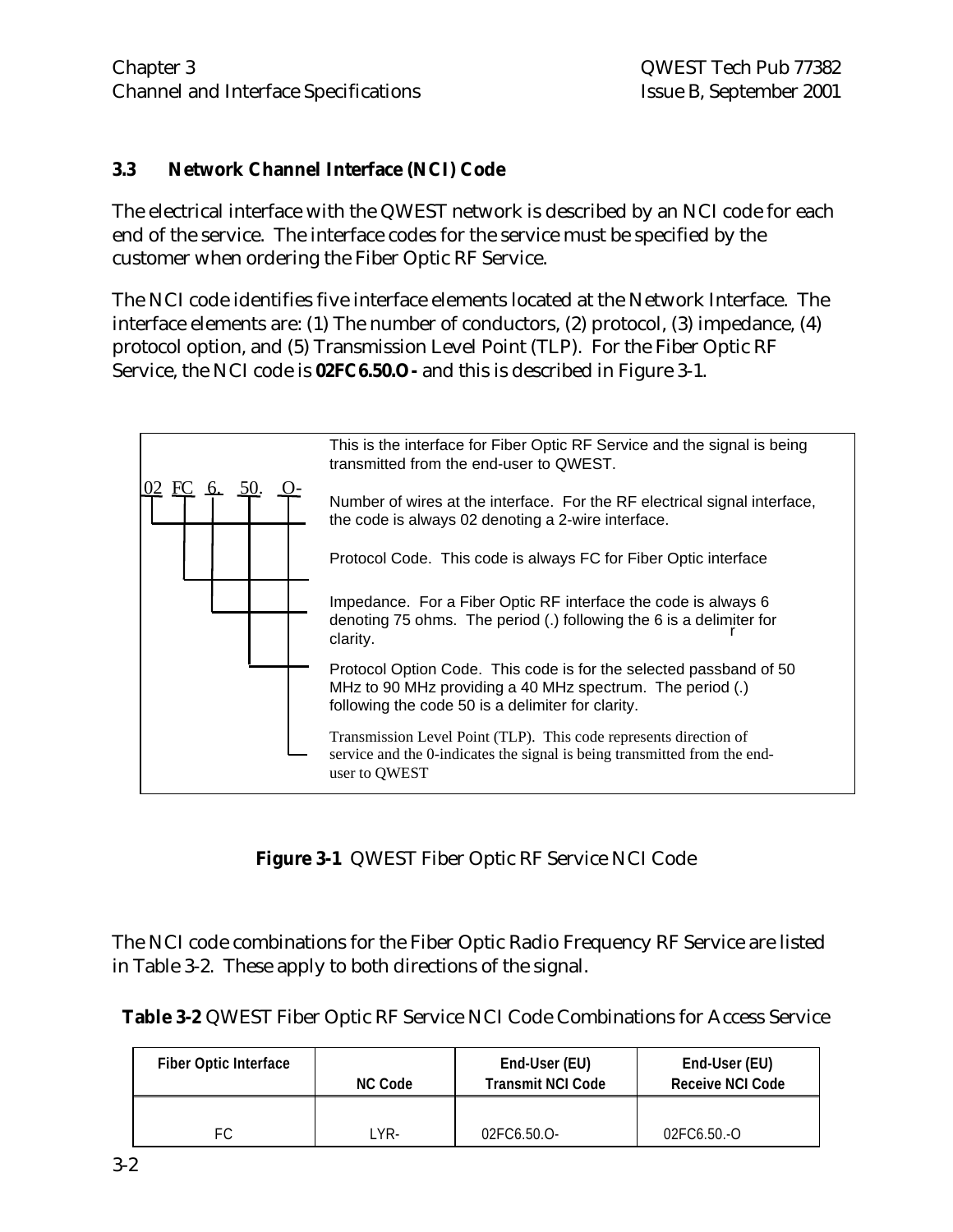#### **CONTENTS**

# **Chapter and Section**

# Page

| 4.             |     |       |  |  |
|----------------|-----|-------|--|--|
|                | 4.1 |       |  |  |
|                | 4.2 |       |  |  |
|                |     |       |  |  |
|                |     |       |  |  |
|                | 4.3 |       |  |  |
|                |     |       |  |  |
|                |     | 4.3.2 |  |  |
|                |     |       |  |  |
|                | 4.4 |       |  |  |
| <b>Figures</b> |     |       |  |  |
| $4-1$          |     |       |  |  |

#### **Tables**

| $4 - 2$ |  |
|---------|--|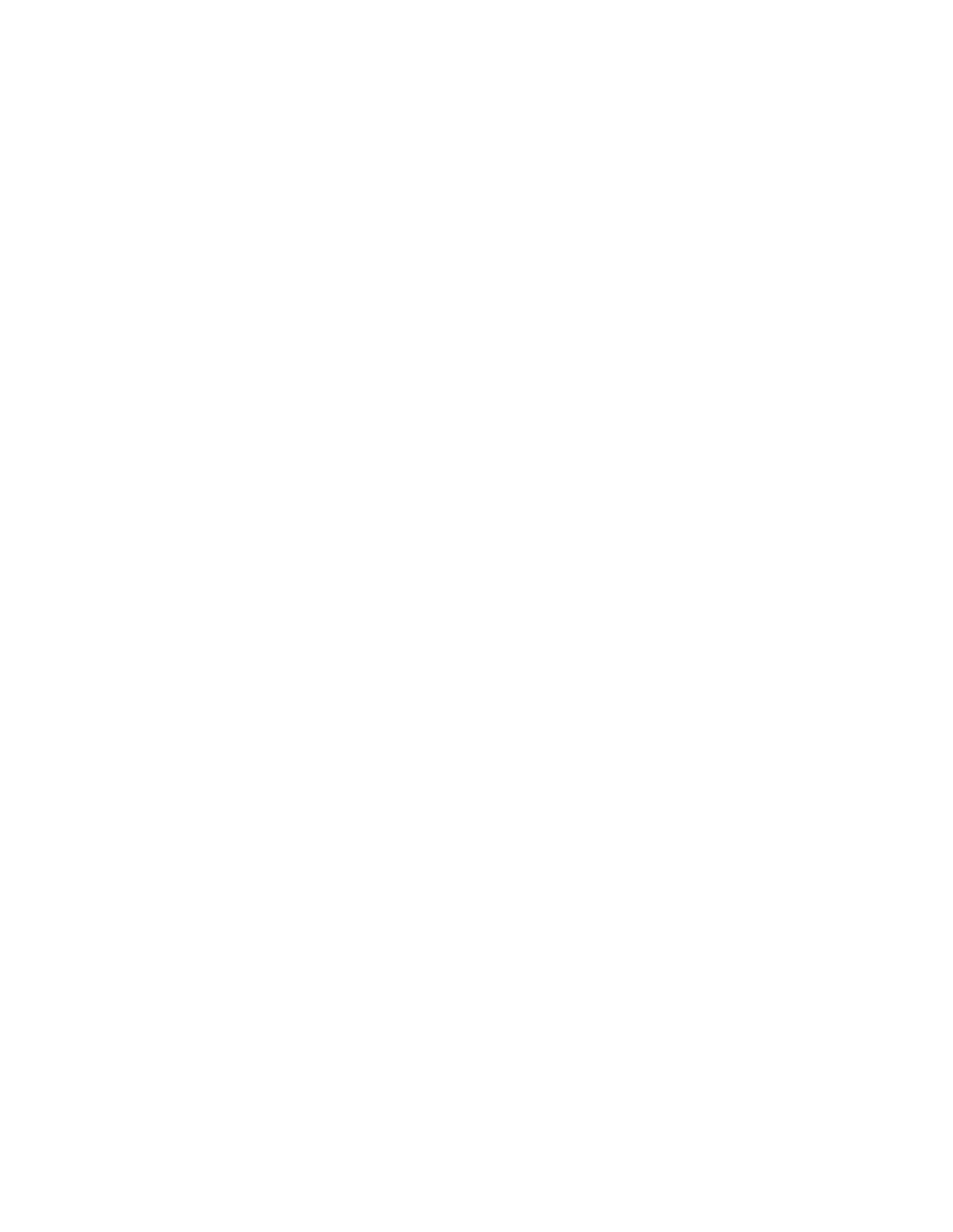# **4. Description of Signal**

#### **4.1 General**

This chapter provides information about the electrical and physical interface specifications required for provision of QWEST Fiber Optic Radio Frequency (RF) Service. This will guide the customer in determining how to configure its signal handoff at each end of the Fiber Optic RF Service channel.

#### **4.2 Electrical Interface Specifications**

#### **4.2.1 Impedance**

The impedance presented by the respective input and output terminals of the RF interface shall have a standard value of 75 ohms, unbalanced-to-ground.

#### **4.2.2 RF Signal Specifications**

The customer should use communications equipment compatible with the RF signal specifications shown in Table 4-1.

| <b>Parameter</b>                     | <b>Input</b>            | Output             |  |
|--------------------------------------|-------------------------|--------------------|--|
| Bandpass Frequency*<br>(40 MHz Band) | 50 MHz - 90 MHz         | 50 MHz - 90 MHz    |  |
| <b>RF Signal Levels</b>              | $-12$ dBm ( $\pm$ 1 dB) | 0 dBm $(\pm 4$ dB) |  |

**Table 4-1** RF Signal Specifications

\*All signals outside the bandpass will be attenuated a minimum of 40 dB.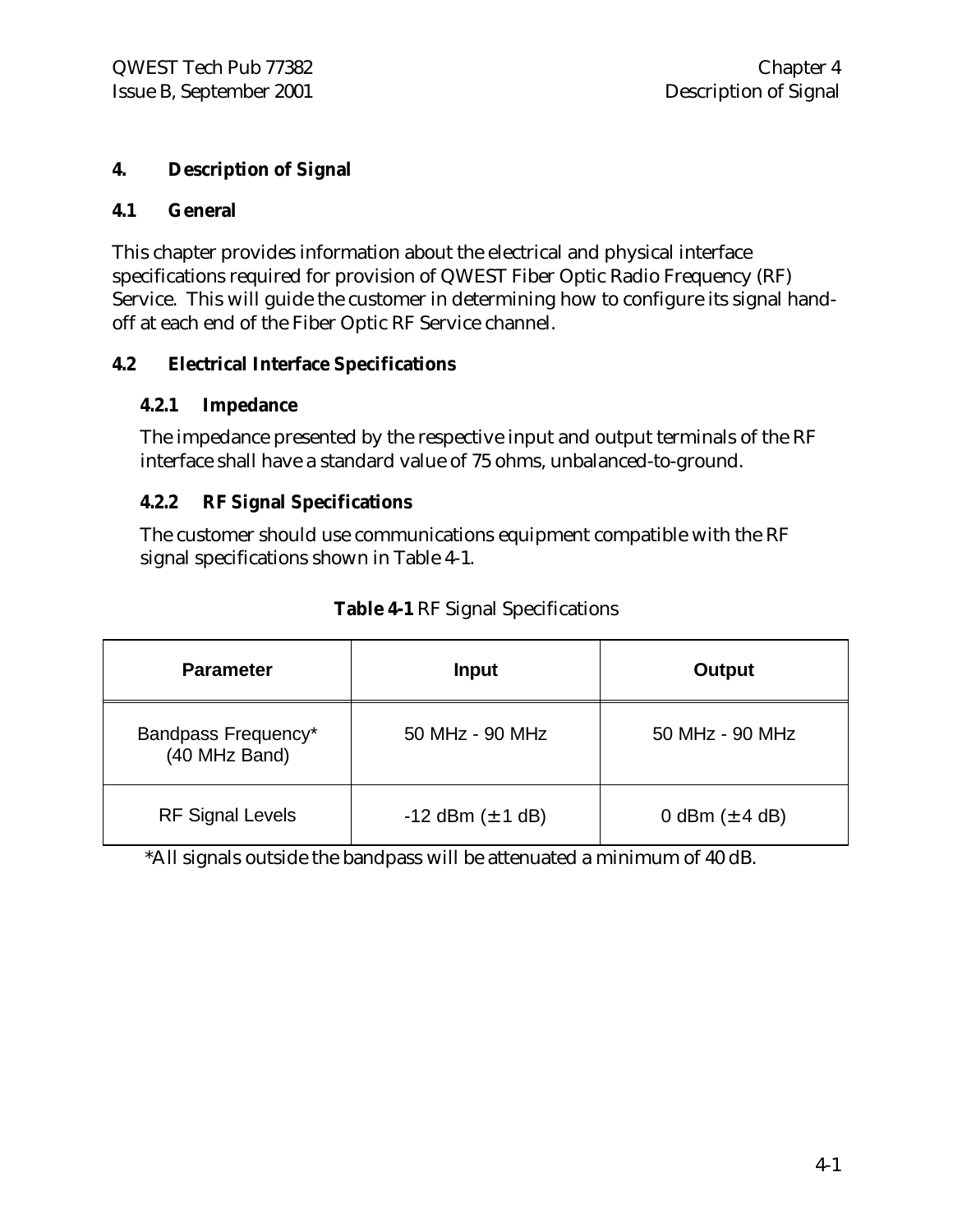#### **4.3 Physical Environment Specifications**

#### **4.3.1 Connectors**

Connection of the Fiber Optic RF Service at the Network Interface (NI) to an End-User shall be with a coaxial cable and a Bayonet Quick Connect (BNC) coax connector as shown in Figure 4-1. For a more detailed description of BNC connectors, refer to the Department of Defense Military Specification, MIL-C-39012C, "General Specification for Radio Frequency Coaxial Connectors."



#### **Figure 4-1** Network Interface Connection

#### **4.3.2 Environmental**

The environmental conditions on the customer premises, such as ambient temperature and humidity, shall conform to the following parameters:

- Ambient temperature, 40 to 100°F
- Humidity, 20 to 55%

# **4.3.3 Power**

At the Network Interface, the End-User shall provide local power as follows:

- 60 Hz 110 VAC (preferred) or
- 48/24 VDC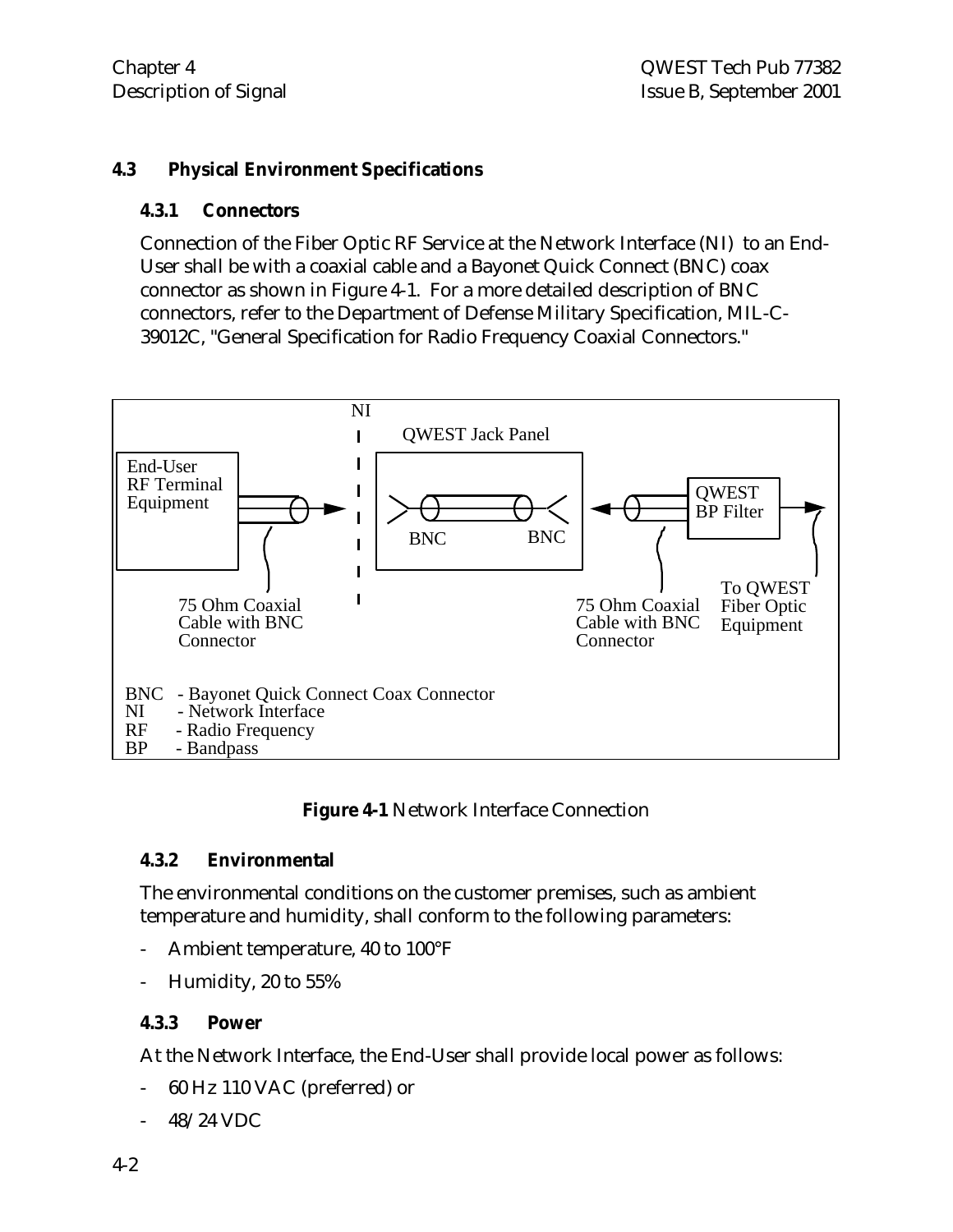#### **4.4 QWEST Fiber Optic RF Service Specifications**

The complete network interface requirements for QWEST Fiber Optic RF Service are shown in Table 4-2. This depicts the specifications for input and output of the QWEST fiber optic transport link used to serve the customer.

| <b>Network Interface</b> | <b>Input</b>                                                        | Output             |  |
|--------------------------|---------------------------------------------------------------------|--------------------|--|
| Impedance                | 75 ohms                                                             | 75 ohms            |  |
| Connector                | <b>BNC</b> jack                                                     | <b>BNC</b> jack    |  |
| <b>Carrier Frequency</b> | 70 MHz                                                              | 70 MHz             |  |
| <b>Bandwidth</b>         | $\pm$ 20 MHz                                                        | $\pm$ 20 MHz       |  |
| Bandpass frequency*      | 50 MHz-90 MHz 50 MHz-90 MHz                                         |                    |  |
| <b>RF Signal Levels</b>  | -12 dBm $(\pm 1$ dB)                                                | 0 dBm $(\pm 4$ dB) |  |
|                          | *All signals outside bandpass will be attenuated a minimum of 40 dB |                    |  |

#### **Table 4-2** Fiber Optic RF Service Specifications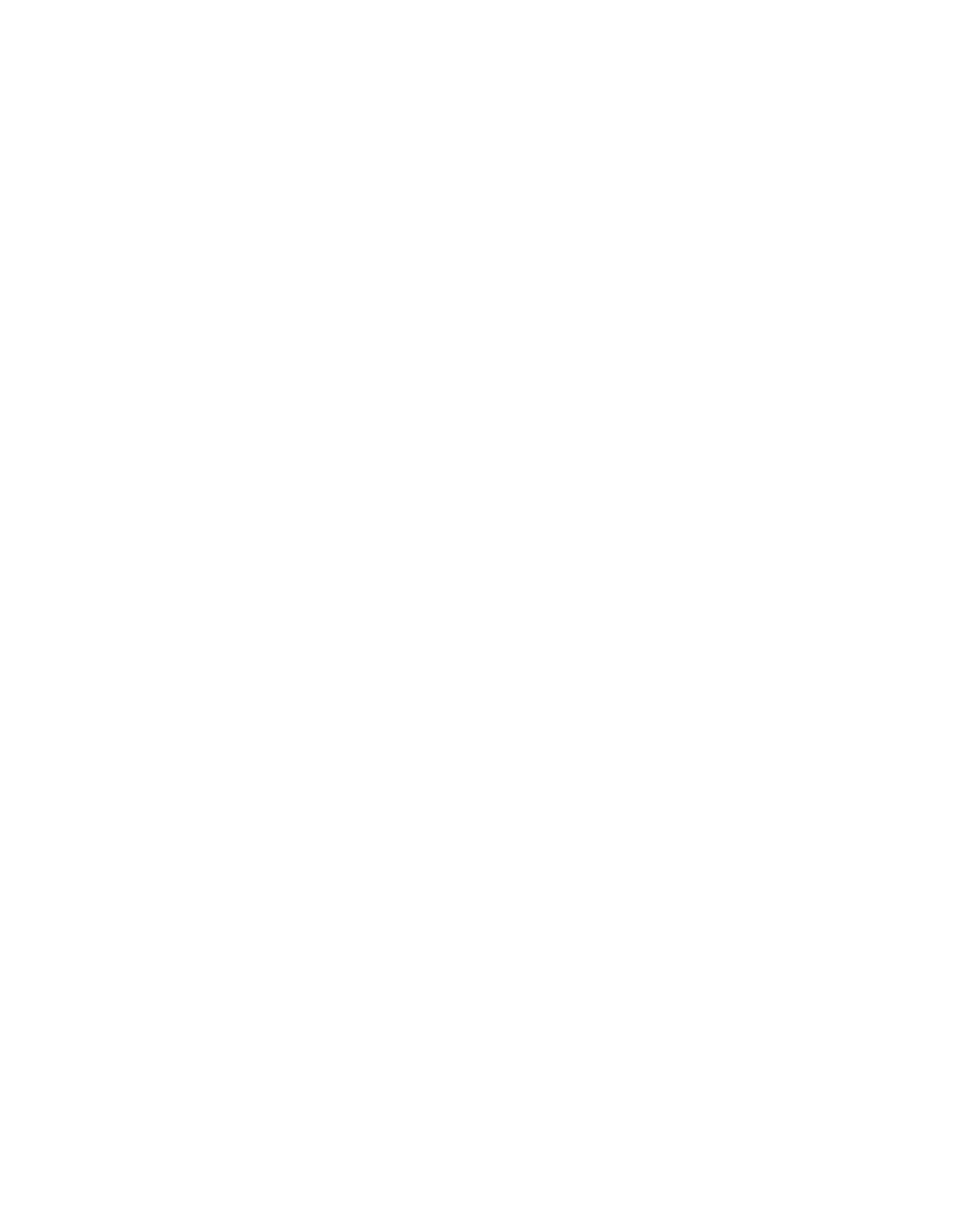#### **5. Performance Specifications**

#### **5.1 Performance**

QWEST will provide the appropriate equipment required to meet the customer's needs of Fiber Optic Radio Frequency (RF) Service as prescribed in this publication for Access Services. For satisfactory performance of the service, it will be necessary for QWEST to meet the signal levels specified in Chapter 4 of this technical publication and achieve the Carrier-to-Noise Ratio (CNR) level specified herein:

• CNR =  $30$  dB (at a carrier frequency of  $70$  MHz  $\pm$   $20$  MHz)

QWEST will not be responsible for clocking or synchronization of any customer service applied to this interface.

# **5.2 Availability**

The availability of the Fiber Optic RF Service and channel is the portion of time that the channel is capable of performing its function. Availability is deemed interrupted for any of the following reasons:

- Continuity of the RF channel is interrupted.
- Fiber Optic RF channel quality is deemed unusable due to transmission service channel impairment of the fiber optic system.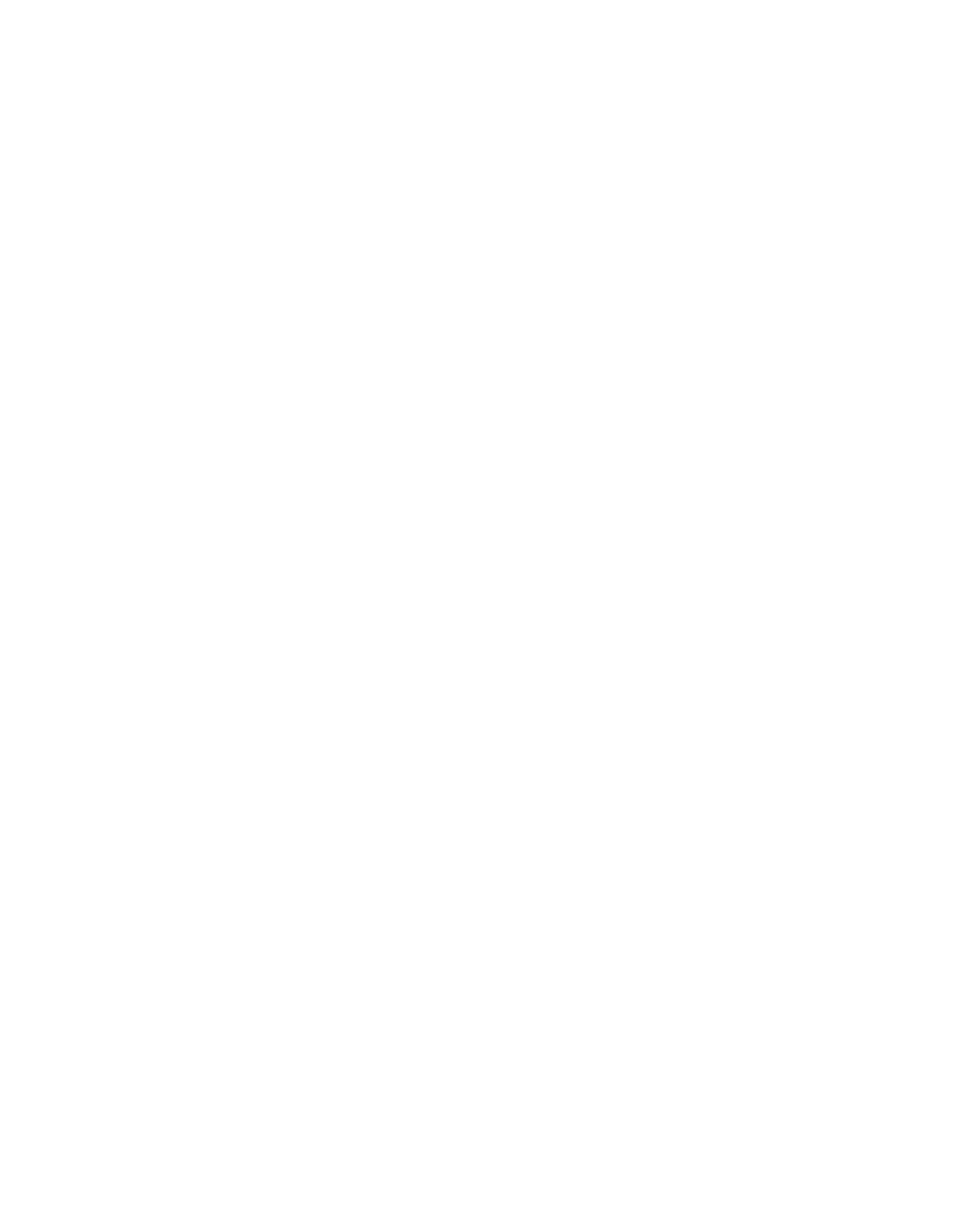#### **6. Maintenance**

#### **6.1 Customer Responsibilities**

The customer is responsible for all equipment and cable on the customer side of the network interface at their location in accordance with the procedures outlined in this technical publication.

The customer or their agent must sectionalize the trouble and verify that the trouble is not in the customer owned equipment or cable before calling the QWEST Customer Service Center.

If the trouble is isolated to the customer owned equipment or cable, the customer is responsible for clearing the trouble and restoring the service to normal. QWEST will not be responsible for clocking or synchronization of any customer service applied to this interface.

# **6.2 QWEST Responsibilities**

QWEST is responsible for all equipment and cable on the QWEST side of the network interface at the customer location.

QWEST is responsible for maintaining the transmission facility between customer locations which may include an interoffice facility.

QWEST will furnish the customer a trouble reporting number and will initiate action to clear customer trouble within a time period of twenty minutes after receiving the trouble report.

QWEST is committed to a four hour maximum service restoral time in the event of a service interruption due to an electronic component failure, with a two hour objective. If the trouble is caused by a cable failure, the maximum service restoral time is eight hours.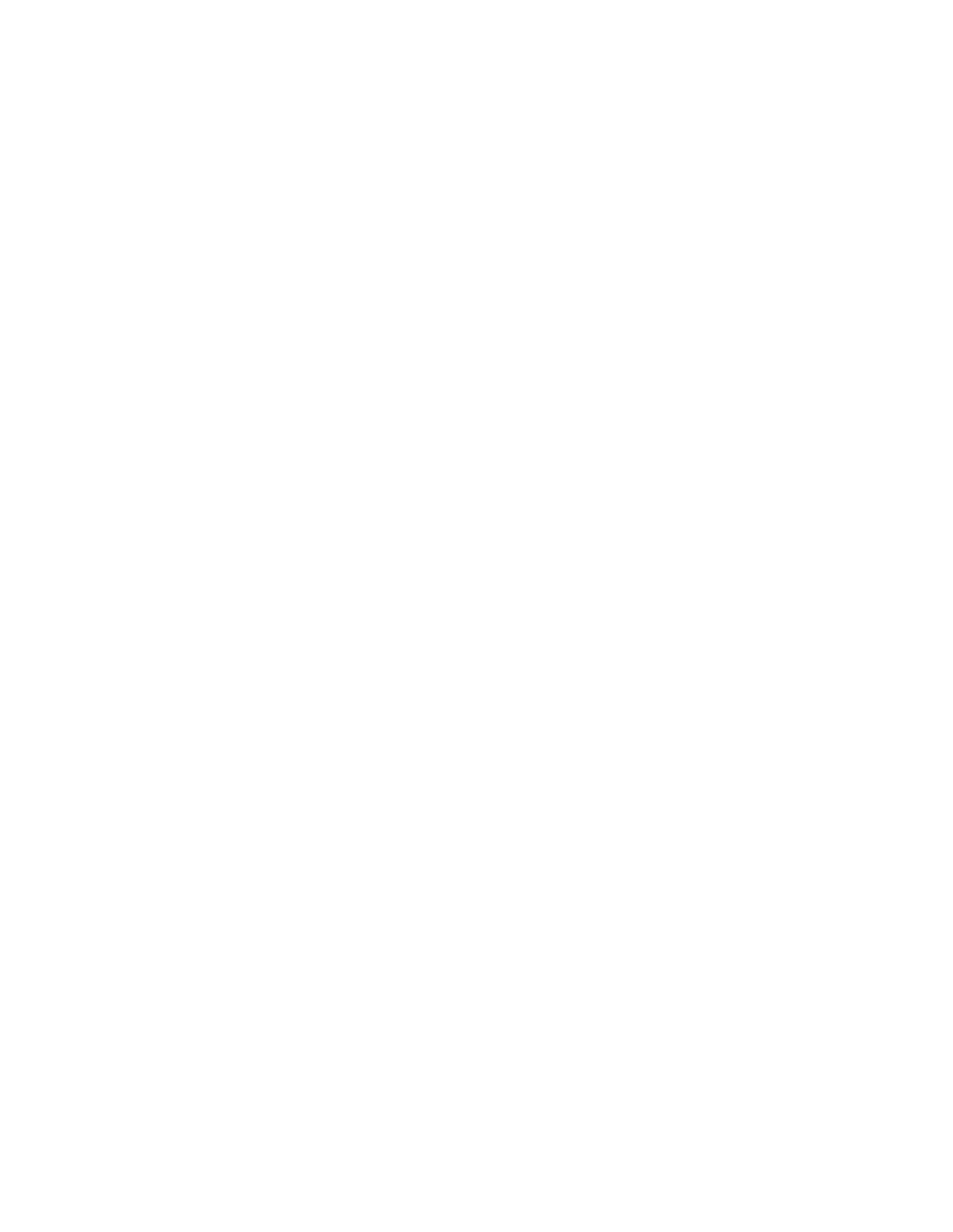#### **7. Definitions**

#### **7.1 Acronyms**

| <b>ANSI</b> | American National Standards Institute       |
|-------------|---------------------------------------------|
| <b>BNC</b>  | <b>Bayonet Quick Connect Coax Connector</b> |
| <b>BP</b>   | <b>Bandpass</b>                             |
| <b>CNR</b>  | Carrier-to-Noise Ratio                      |
| EU          | End-User                                    |
| NC.         | Network Channel                             |
| <b>NCI</b>  | Network Channel Interface                   |
| NI          | Network Interface                           |
| <b>RF</b>   | Radio Frequency                             |
| TI P        | <b>Transmission Level Point</b>             |
|             |                                             |

# **7.2 Glossary**

#### **Carrier (CXR)**

An organization whose function is to provide telecommunications services.

#### **Carrier-to-Noise Ratio**

The ratio of the power of the carrier signal to the power of the noise in the bandwidth of the specific system being measured.

#### **Central Office (CO)**

A local switching system (or portion thereof) and its associated equipment located at a wire center.

#### **Channel**

An electrical or photonic (in the case of fiber optic based transmission systems) communications path between two or more points of termination.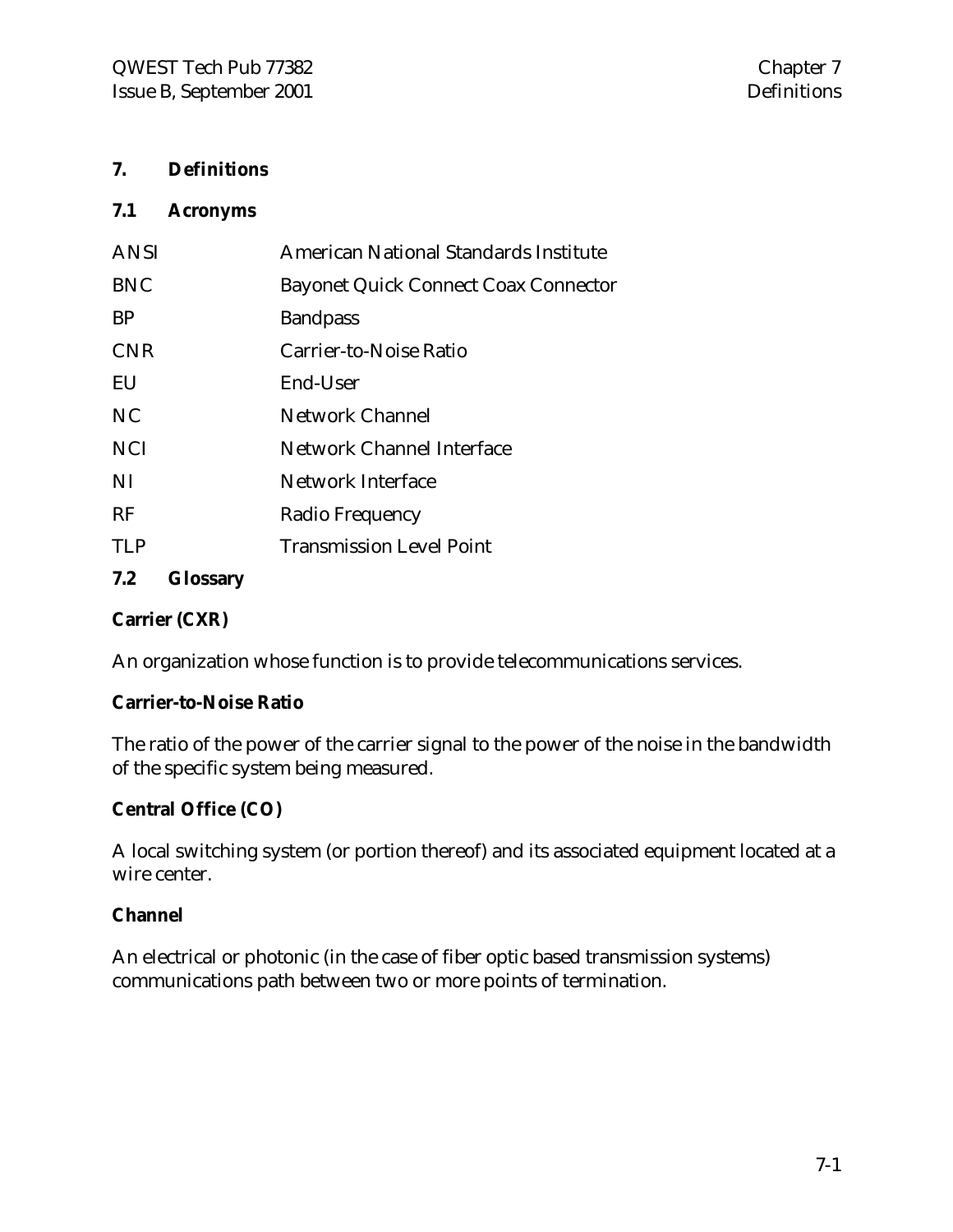# **Decibel (dB)**

The logarithmic unit of signal power ratio most commonly used in communications. It is used to express the relationship between two signal powers, usually between two acoustic, electrical, or optical signals; it is equal to ten times the common logarithm of the ratio of the two signal powers. For reference purposes, the output and input signal power is related to a specific level called a dBm, where zero dBm (Log  $1 = 0$ ) equals 1 milliwatt (mW) at a specified impedance.

# **End-User (EU)**

The term "End-User" denotes any customer of telecommunications service that is not a carrier; except that a carrier shall be deemed to be an "End-User' to the extent that such carrier uses a telecommunications service for administrative purposes, without making such service available to others, directly or indirectly. The term is frequently used to denote the difference between a carrier interface and an interface subject to unique regulatory requirements at non-carrier customer premises (Federal Communications Commission Part 68, etc.).

# **Facilities**

Facilities are the transmission paths between the demarcation points serving customer locations, a demarcation point serving a customer location and a QWEST Central Office, or two QWEST offices.

# **Network Channel (NC) Code**

The Network Channel (NC) code is an encoded representation used to identify both switched and non-switched channel services. Included in the code set are customer options associated with individual channel services, or feature groups and other switched services.

# **Network Channel Interface (NCI) Code**

The Network Channel Interface (NCI) code is an encoded representation used to identify five (5) interface elements located at a Network Interface at a customer location. The Interface code elements are: Total Conductors, Protocol, Impedance, Protocol Options, and Transmission Level points (TLP).

# **Network Interface (NI)**

The point of demarcation on the End-User's premises at which the QWEST Communications, Inc. responsibility for the provision of Access or Non-Access service ends.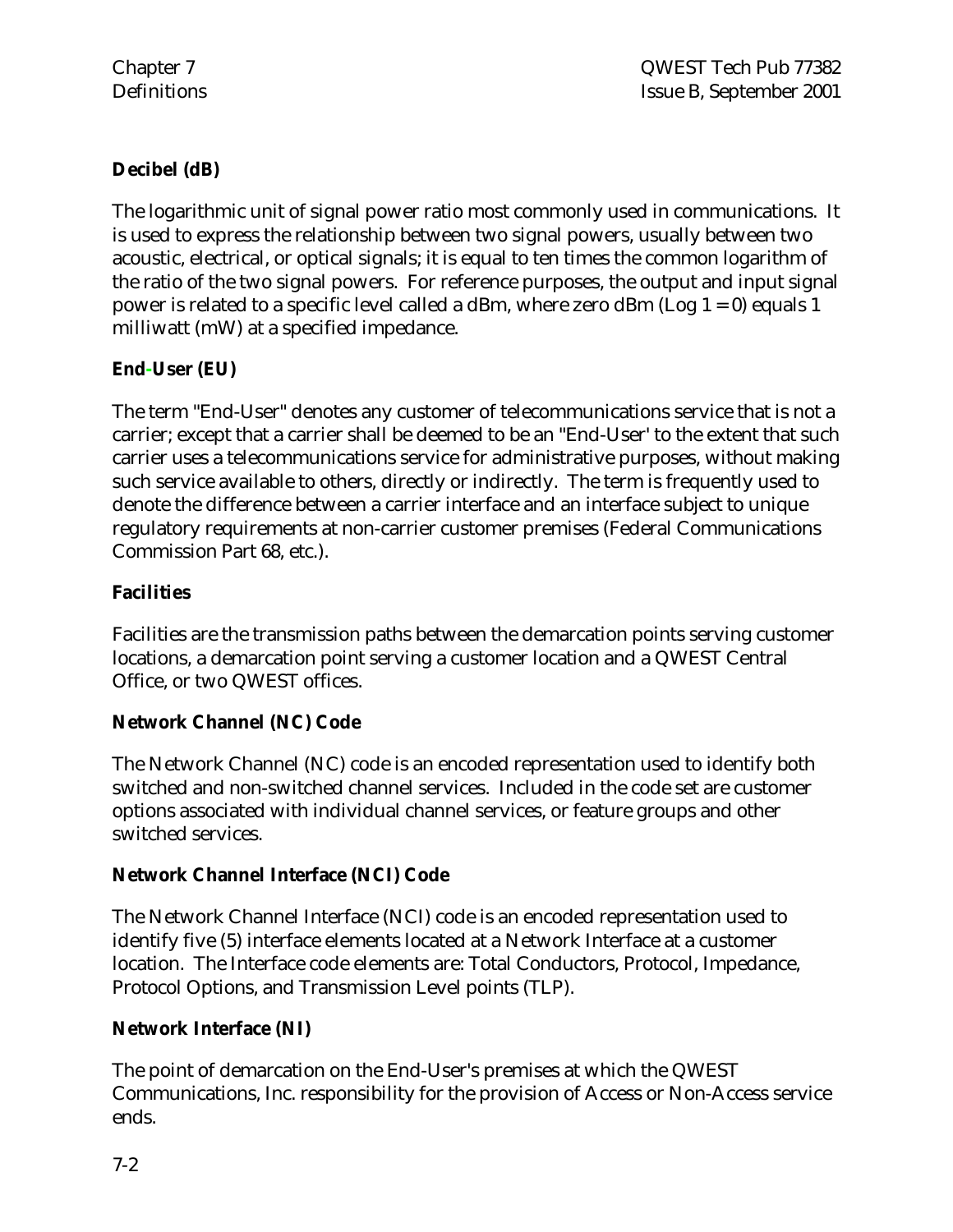# **Protocol Code**

The Protocol (character positions 3 and 4 of the NCI Code) is a two-character alpha code that defines requirements for the interface regarding signaling and transmission.

#### **Radio Frequency (RF)**

This is a general term given to the transmission frequency spectrum in the range of 1 MHz to 1 GHz. Baseband services are multiplexed to these higher frequencies for more efficient utilization of the transmission media (coax, fiber, microwave, etc.) and then are demultiplexed back to baseband frequencies at the receiving end for reception.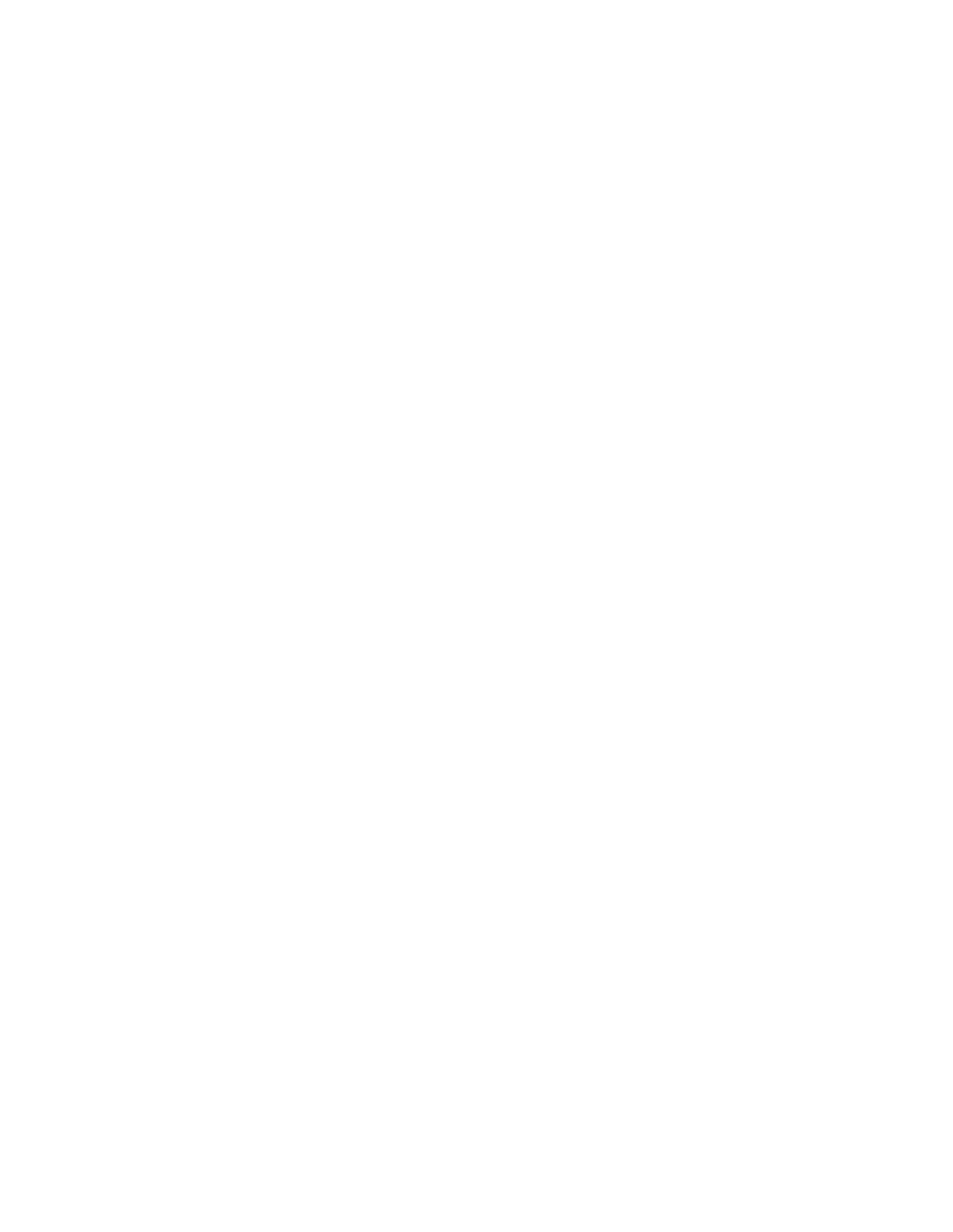#### **8. References**

#### **8.1 American National Standards Institute Documents**

ANSI T1.223-1991 Telecommunications *- Information Interchange - Structure and Representation of Network Channel (NC) and Network Channel Interface (NCI) Codes for the North American Telecommunications System.*

#### **8.2 Department of Defense Military Specifications**

MIL-C-39012C *General Specification for Radio Frequency Coaxial Connectors.*

#### **8.3 Document Ordering Information**

All documents are subject to change and their citation in this document reflects the most current information available at the time of printing. Readers are advised to check status and availability of all documents.

Ordering Information for Employees of QWEST Communications, Inc.

Information Resource Management (IRM) 1801 California St., Rm. 1340 Denver, CO 80202 (303) 298-1025 or (303) 298-1778

Those who are not QWEST Employees may order:

American National Standards Institute (ANSI) documents from:

American National Standards Institute Attention: Customer Service 11 West 42nd Street New York, NY 10036 Phone: (212) 642-4900 Fax: (212) 302-1286

ANSI has a catalog available which describes their publications.